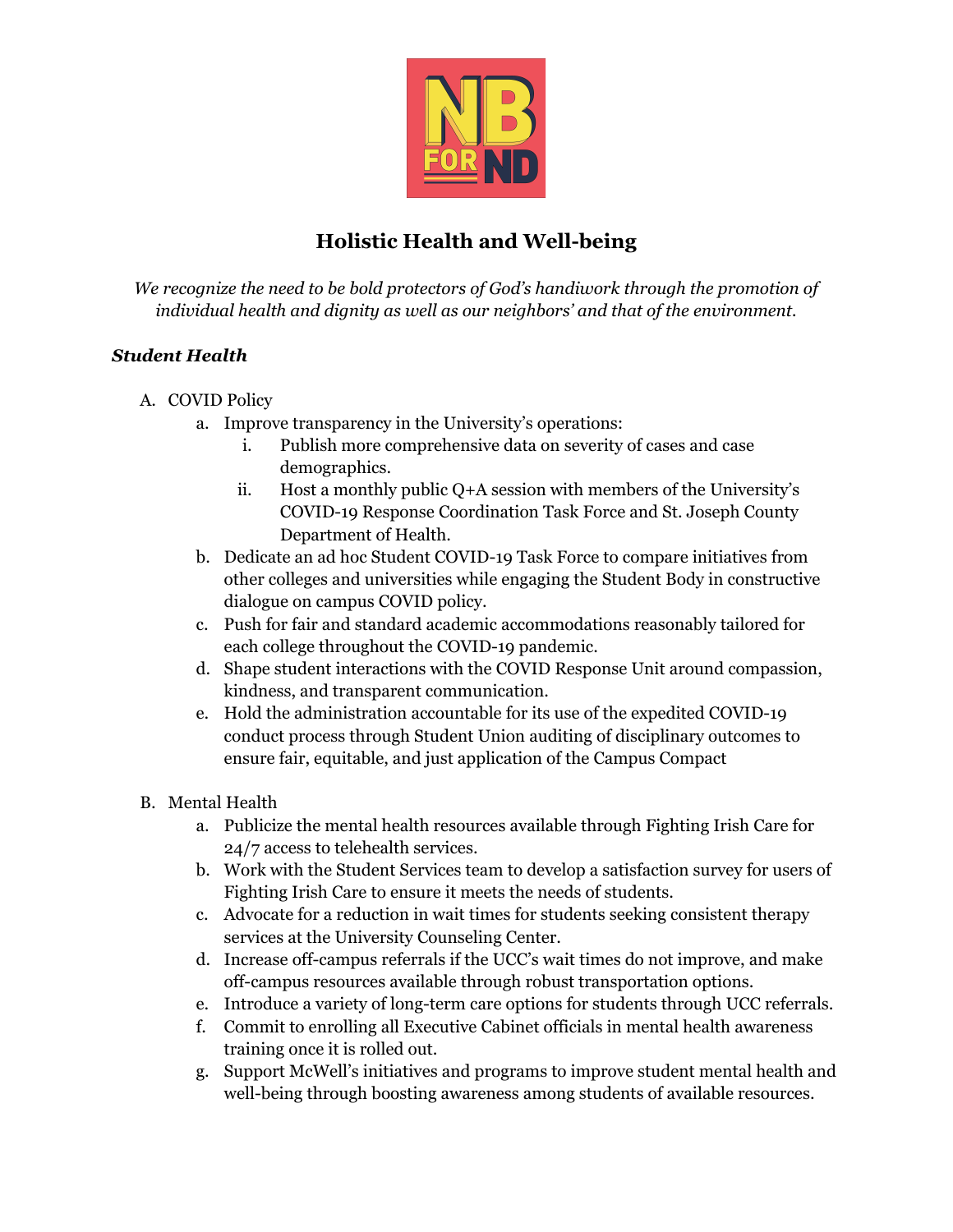

- h. Partner with Active Minds and AccessABLE to expand education campaigns related to mental health awareness on campus, especially in public, high-traffic areas.
- i. Develop diverse workshop options with UCC staff for a wide range of student needs.
- j. Reach out to off-campus community members with resources related to mental health through digital campaigns and programming partnerships with Off-Campus Council members.
- C. Sexual Education
	- a. Develop accessible educational resources and programming on sexual health topics through UHS and McWell.
	- b. Implement free STI testing through University Health Services.
	- c. Boost student participation in HPV vaccination through creating educational materials about the disease and vaccination.
	- d. Expand student awareness of the Family Resource Center's support programs in the event of a student pregnancy.
	- e. Partner with programming bodies on campus such as those in the Student Union, Gender Relations Center, and McWell to increase the amount of students taking advantage of the UHS' STI testing, sexual health screenings, and HPV vaccination services.
- D. Spiritual Health
	- a. Bring together leaders of faith from the Student Body for a night of interfaith worship and prayer for a Night of Faith and Unity.
	- b. Convene a summit on interfaith dialogue by hosting faith leaders with different backgrounds to answer questions and join in campus discourse.
	- c. Promote Campus Ministry's Interfaith Resources, namely their list of [Local](https://campusministry.nd.edu/mass-worship/interfaith-resources/local-places-of-worship/) Places of [Worship](https://campusministry.nd.edu/mass-worship/interfaith-resources/local-places-of-worship/) and Find a [Ride](https://campusministry.nd.edu/mass-worship/interfaith-resources/find-a-ride/) initiative to provide all students with opportunities for worship.
	- d. Acknowledge religious holidays celebrated by faith clubs on campus.
	- e. Plan more frequent teaching masses with dorm leaders to provide community members with safe learning environments in the Catholic faith.
	- f. Partner with cultural clubs and Campus Ministry to provide opportunities for more frequent and accessible multicultural masses more frequently.
- E. Support ongoing efforts to implement a gradual plan to make the Notre Dame campus smoke-free with the University's Risk Management Office.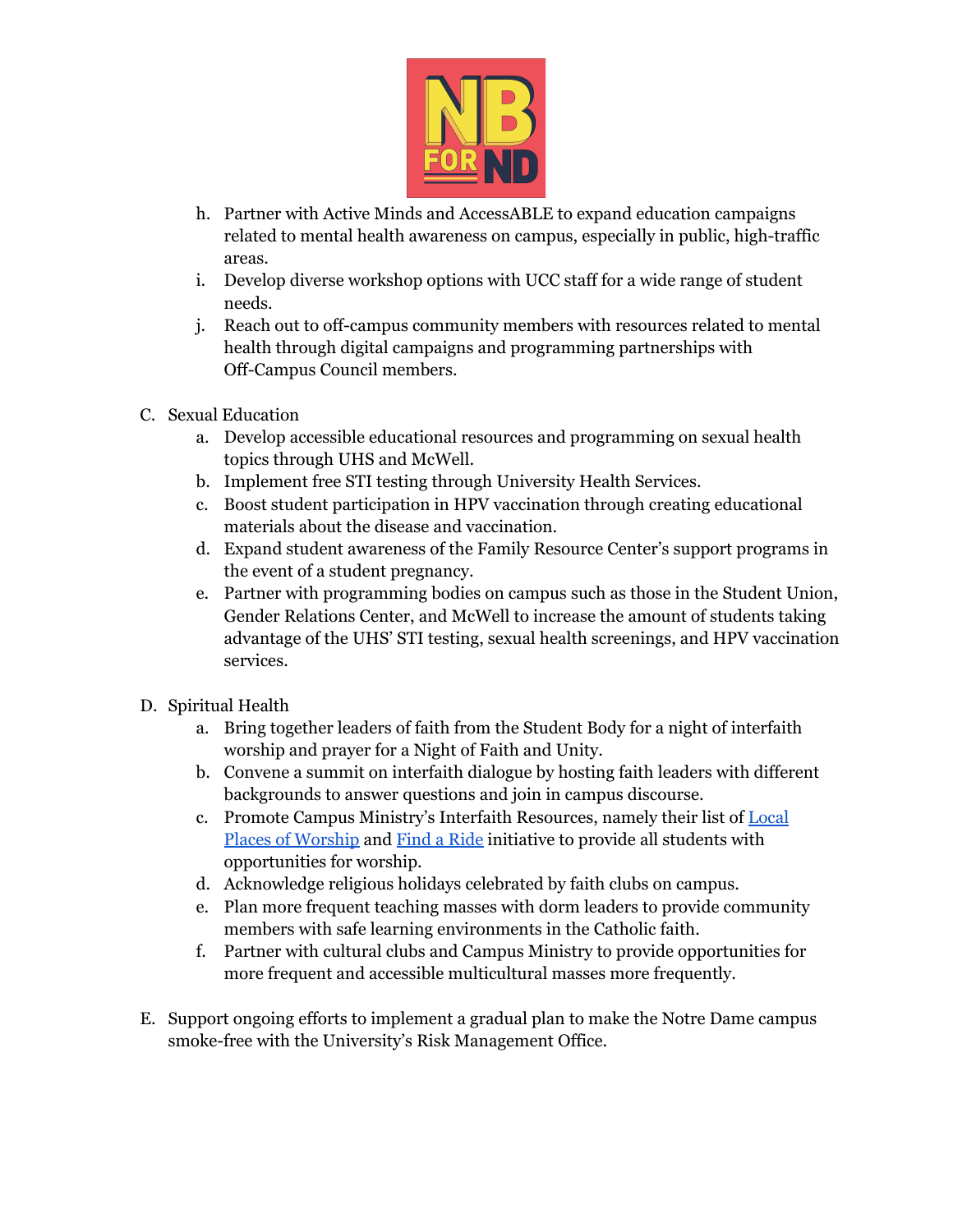

#### *Care for Creation*

- A. Transition all University computers to use **[Ecosia](http://ecosia.co/nd)** as the default search engine.
- B. Encourage the divestment of University assets from the fossil fuel industry.
- C. Endorse the work of the Office of Sustainability to create a greener campus.
- D. Aid independent student initiatives and start-ups geared towards making Notre Dame a greener campus community.
- E. Research ways for recycling and other waste-reduction programs to be consistently implemented on campus.
- F. Work with the Department of Sustainability to develop educational materials regarding the effects of tray-use on water and food waste at the University and encourage the reduction of tray use on the way toward a trayless dining system.
- G. Partner with local environmental groups, like the South Bend chapter of the Sunrise Movement and Unity Gardens, to share education materials on key environmental issues.
- H. Retrofit all dorms, academic buildings, and administrative buildings with energy-saving lighting in all bathrooms and hallways to cut unnecessary energy consumption.
- I. Introduce programming grounded in Pope Francis' Laudato Si' encyclical through the following opportunities:
	- a. Reading groups for the encyclical and other environmental justice works;
	- b. Speakers presenting on integral ecology and the universal destination of goods for the sake of the common good;
	- c. Dorm competitions aimed at reducing energy and water use; and
	- d. Recycling and upcycling drives.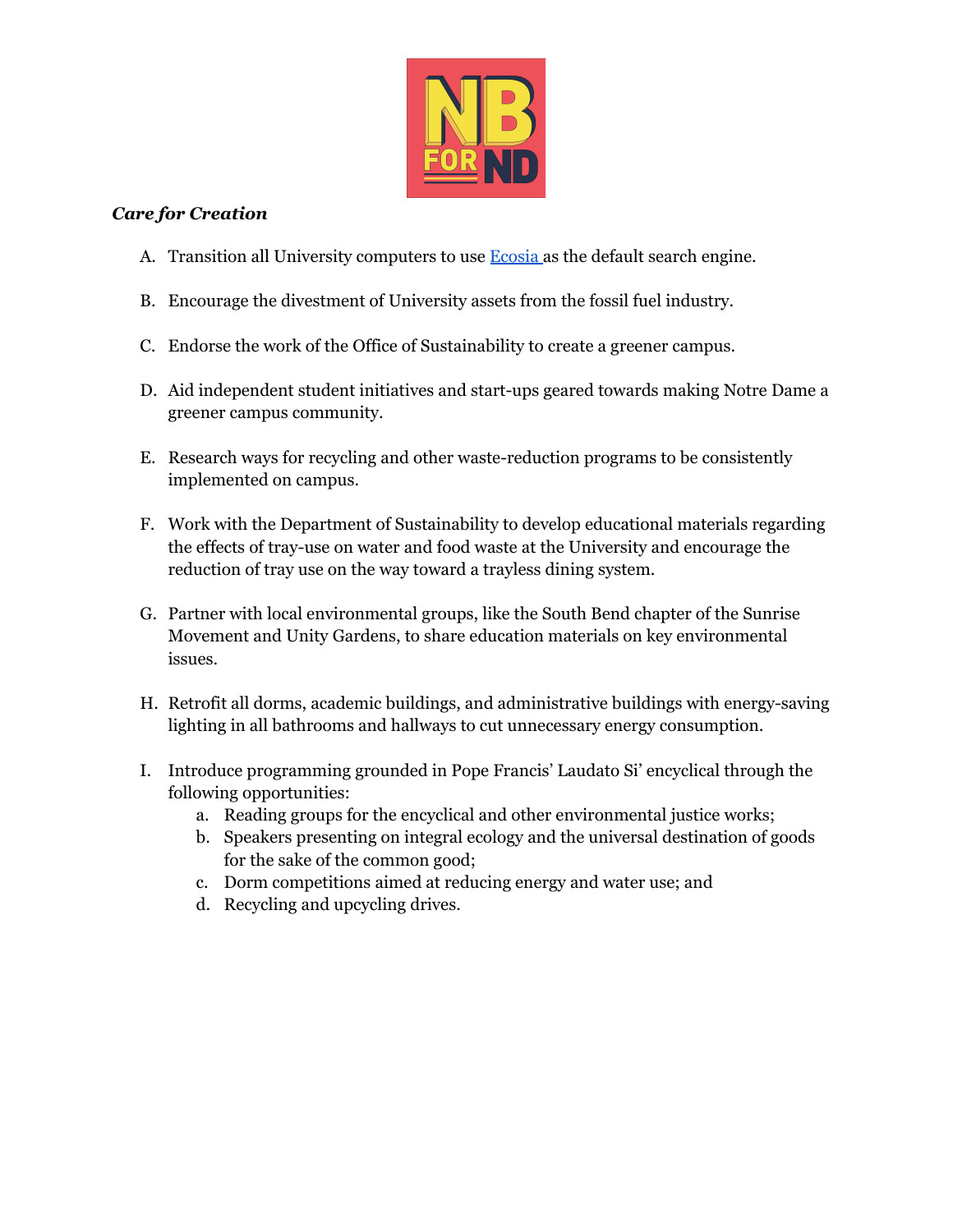

## **Solidarity and Equity**

*We commit to taking bold action and accompanying our marginalized neighbors until the Notre Dame experience is equitable for everyone.*

- A. Make the Notre Dame experience more affordable.
	- a. Engage Office of Student Enrichment in constructive dialogue to:
		- i. Increase awareness of the Office's operations;
		- ii. Support the Office's outreach efforts to first-generation, low-income (FGLI) students;
		- iii. Subsidize summer classes for FGLI students;
		- iv. Formulate a voucher program to offset upper-level students' tutoring costs;
		- v. Generate pride among FGLI students through awarding graduation tassels and dedicating a Scholars' Lounge; and
		- vi. Implement more comprehensive support structures for vulnerable community members as they travel to and from campus.
	- b. Initiate discussions with the Office of Financial Aid to:
		- i. Roll out educational materials for students interacting with the Office and its processes;
		- ii. Develop workshops and courses to reach a wider audience with financial aid educational material and programs; and
		- iii. Create sensitive policies that adequately respond to students' holistic familial and socio-economic circumstances.
	- c. Coordinate with the Office of Financial Aid for a smoother reimbursement process for any FGLI students buying textbooks and access codes at the Hammes Bookstore.
	- d. Work to establish consistent funding for ROTC students' housing through University offices and alumni outreach.
	- e. Demystify research and travel grant applications through an educational campaign with the Flatley Center for Undergraduate Scholarly Engagement.
- B. Make the Notre Dame experience more accessible.
	- a. Work with administrators in the Office of Facilities Design and Operation to install more automatic door openers across campus.
	- b. Promote widespread use of braille on university signage across campus, including on HERE campaign materials.
	- c. Streamline the process for use of assistive technology through the Sara Bea Accessibility Services.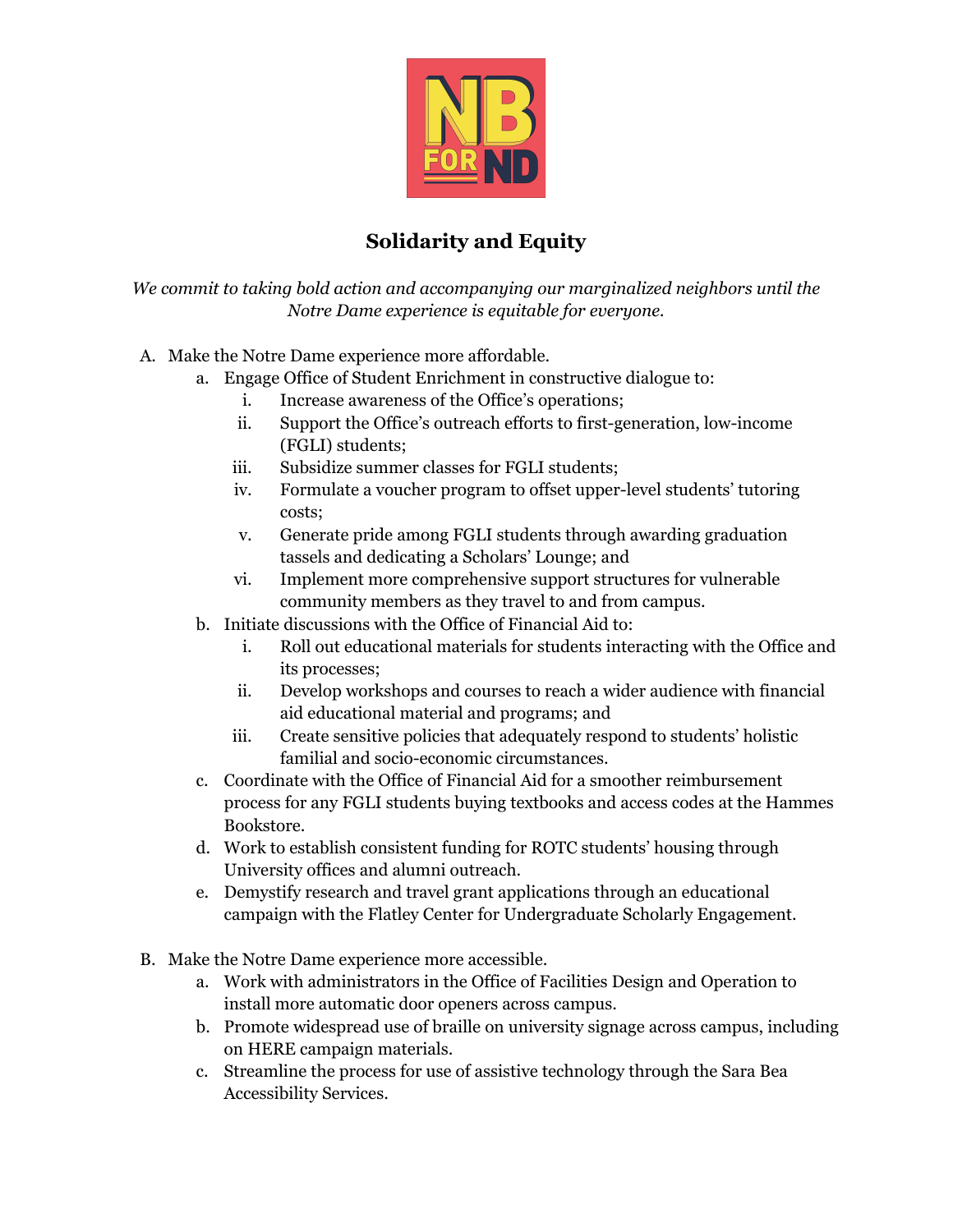

- d. Make sure that there are accessible, one-way routes through both Dining Halls during COVID-19 operation.
- e. Advocate for increased accessibility in residence halls, especially through those undergoing renovations.
- f. Encourage 1) the appointment of a representative from AccessABLE to the Student Advisory Group for Campus Reopening, and 2) the inclusion of AccessABLE representatives in all major administrative decision-making processes related to student life.
- C. Diversify the hair care products available in LaFun to include products and services for all hair types.
	- a. Encourage the recruitment of staff with a diverse repertoire of hair care expertise in University Hair Stylists.
	- b. Increase the availability of natural hair products in the Huddle.
- D. Student Services Operations
	- a. Work with the current and future Directors of University Health Services to develop diversity and cultural competency training for UHS staff.
	- b. Encourage the recruitment of a diverse workforce of individuals to staff the UHS and UCC, in line with student needs.
	- c. Craft programs with a diverse coalition of students for implementation in the UCC and McWell.
- E. Solidarity with Immigrant Community Members
	- a. Work with administrators to keep ICE agents off campus, or release campus notices when ICE agents are present.
	- b. Develop connections to mental health resources and other professionals specifically geared to immigrant community members.
	- c. Craft resources and alternatives for immigrant students who cannot return to school or who have a sudden change in legal status.
	- d. Collaborate on the expansion of outreach, recruitment, and scholarship opportunities to immigrant populations.
	- e. Support the Student Coalition on Immigration Advocacy in the promotion and execution of Immigration Week.
- F. Solidarity with Native American Community Members
	- a. Re-establish the annual Powwow alongside NASAND and MSPS to celebrate Native culture on campus.
	- b. Support formal land acknowledgements at the beginning of all major events on campus.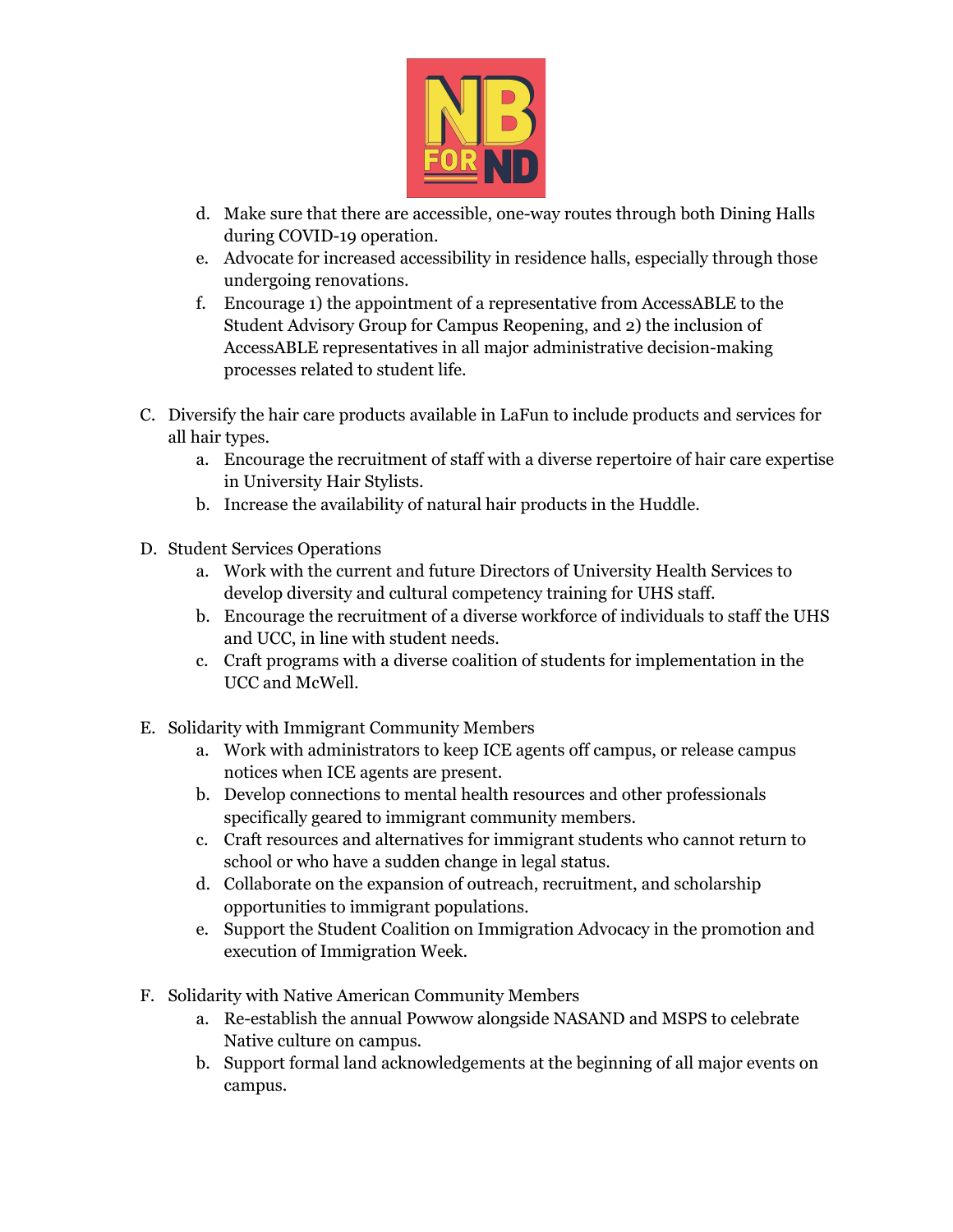

- c. Urge the University to fly a Pokégnek Bodéwadmik/Pokagon Potawatomi flag over campus to acknowledge our presence on the traditional homelands of Native peoples who have been using this land for education for thousands of years and continue to do so.
- d. Initiate discussions with University administrators to establish a scholarship for Pokagon students.
- e. Encourage the recruitment and retention of Native faculty and staff members to the University.
- f. Include Native studies in the Moreau First-Year Experience curriculum.
- g. Endorse the creation of a Native Studies program.
- G. Fiscal Justice Initiatives
	- a. Draft a list of approved vendors who do not support or benefit from prison labor for use by all student groups.
	- b. Engage with Socially Responsible Investing ND to spur the University's further divestment from privatized prisons and ICE detention facilities.
	- c. Recruit faculty and staff to opt into the socially responsible pension plan won by ND SRI organizers.
	- d. Research the use of University assets supporting fossil fuel companies and companies manufacturing weapons of mass destruction.
- H. Create a more equitable academic environment.
	- a. Support the recruitment and retention of a diverse faculty and staff workforce across the University.
	- b. Include bias, discrimination, and Title IX resources on all syllabi.
	- c. Explore possible academic opportunities to deeply engage students in areas of social justice in their primary fields of study.
	- d. Encourage greater community consultation in the development of Moreau First-Year Experience curricula, including but not limited to, Native studies modules and accessibility modules.
	- e. Commit to the inclusion of accessibility modules in Building Community the Notre Dame Way orientation materials.
	- f. Work with faculty to drive participation in a mental health training program among professors and advisors.
- I. Reiterate and affirm the demands of Black Alumni in their petition to the University administrators.
- J. Encourage progress among administrators on the creation of a dedicated multicultural student center on campus through active student consultation and continued focus groups on its development.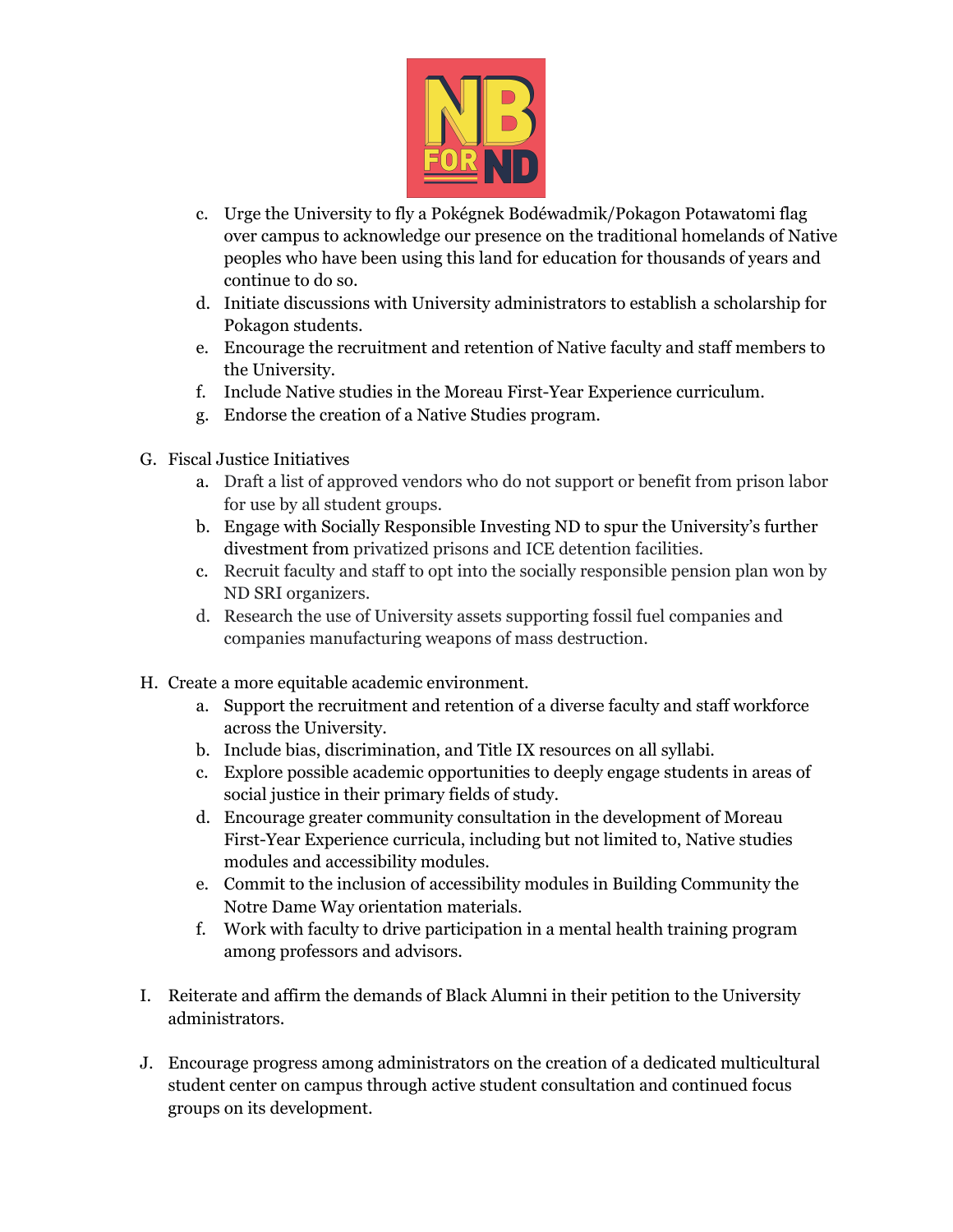

- K. Promote the continued development of Speak Up ND and other robust reporting structures to guard against discriminatory harassment at Notre Dame and make the reporting structure accessible to all students.
- L. Support and ask for updates from the Trustee Task Force on Diversity, Equity, and Inclusion.

#### *Gender Relations*

- A. Support and encourage swift implementation of the Office of Building Services' provision of free menstrual products in all buildings on campus.
- B. GreeNDot Initiatives
	- a. Formalize measuring residence halls' GreeNDot participation in the Student Union Constitution's Hall of the Year competition point distribution clauses.
	- b. Provide extra credit for the Moreau class with the highest rate of GreeNDot certification.
	- c. Encourage student leaders, including all Student Union officials, club leaders, and student athletes, to participate in GreeNDot training.
- C. Discuss the inclusion of protections based on gender identity and sexual orientation in the text of the University's Notice of [Non-Discrimination](https://dulac.nd.edu/university-mission-and-vision/non-discrimination/) with members of the Board of Trustees.
- D. Coordinate the planning and execution of a PrideFest to celebrate the tri-campus LGBTQIA+ Community.
- E. Partner with University offices and officials to create education campaigns on Parietals Amnesty Policy, Discriminatory Harassment Policy, and Other Sex-Based [Misconduct](https://equity.nd.edu/assets/398818/policy_on_discriminatory_harassment_sexual_harassment_and_other_sex_based_misconduct_final.pdf) Policy.
- F. Welcome Weekend Focus
	- a. Ensure that all Welcome Weekend staff and volunteers are GreeNDot trained.
	- b. Work with Residential Life to ensure that a strict zero-tolerance policy with regard to sexual assault is communicated in every dorm across campus during Welcome Weekend programming.
	- c. Increase availability of information to first-year students during the first weeks of their time at Notre Dame to disseminate resources for survivors of sexual assault and their support network(s).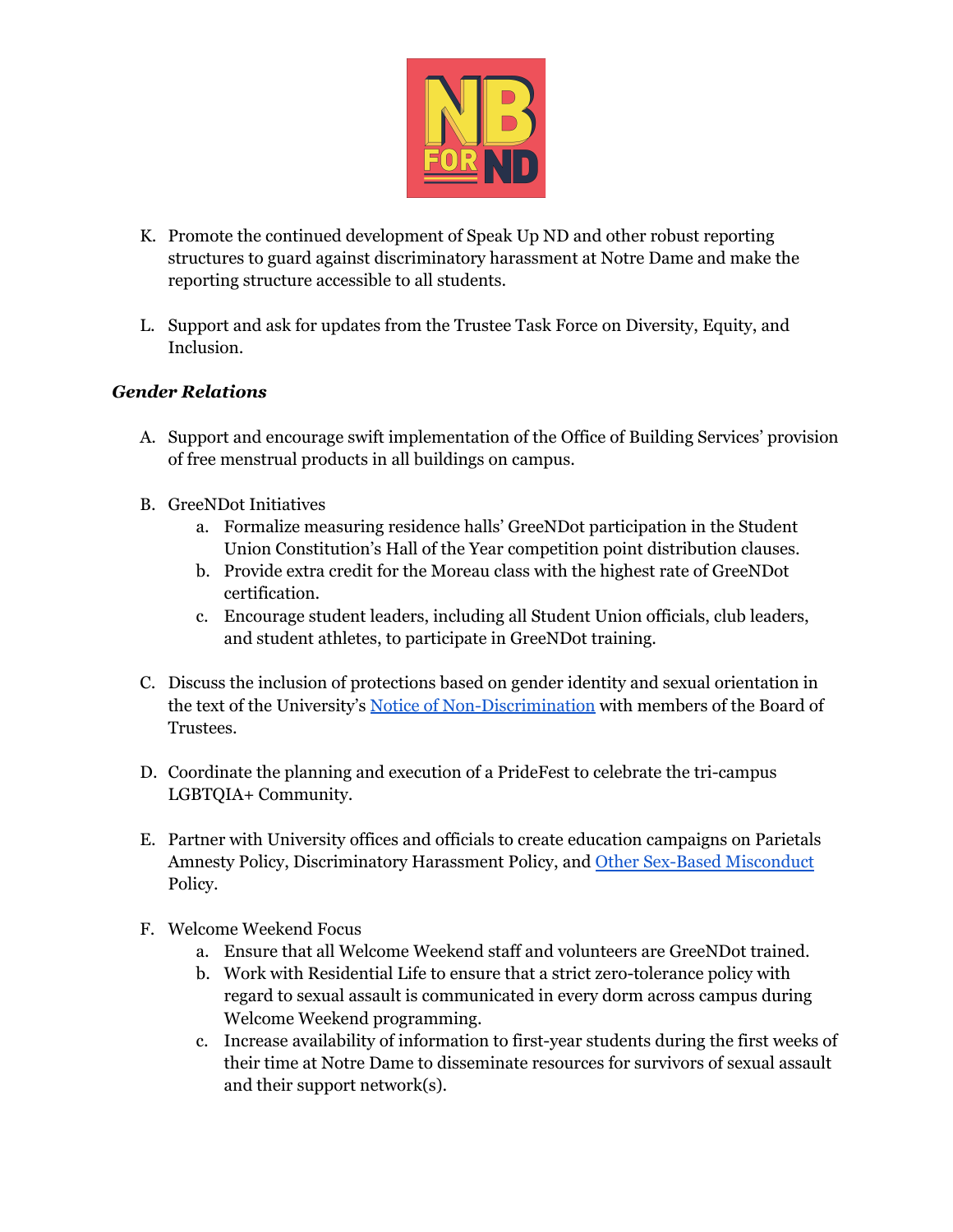

- G. Stand for Title IX
	- a. Develop peer-to-peer training and educational materials on students' Title IX rights in consultation with organizers at Know Your IX.
	- b. Increase awareness and access to Sexaul Assault Nurse Examiners (SANEs) at local hospital emergency departments.
	- c. Partner with the St. Joseph County Family Justice Center to train community members in how best to support survivors of sexual assault, similar to the Center's S-O-S volunteer Advocate program.
	- d. Implement Callisto across the tri-campus community.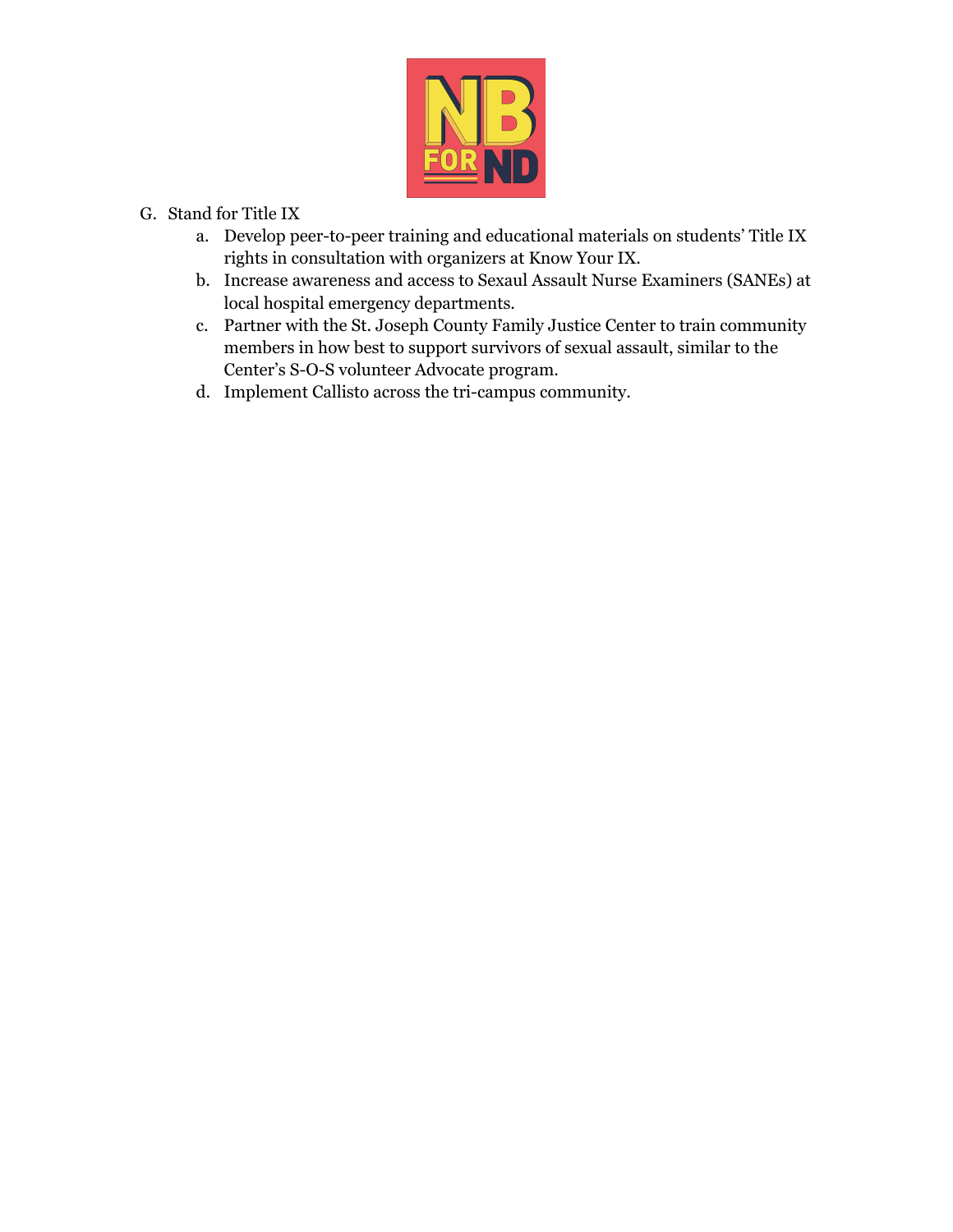

## **Bridging the Gap**

*We hope to build just and humane communities through relationships with our fellow community members grounded in mutual respect, care, and participation.*

- A. Create a culture of openness around the Student Government.
	- a. Implement a number of Student Voice Summits throughout the term to hear student concerns and recognize student agency in decisions related to campus policy and programs.
	- b. Keep the campus community up-to-date on Student Union affairs through a biweekly newsletter emphasizing available resources and matters concerning student life.
	- c. Introduce new positions for first-year students' engagement with the Student Union through the FUEL program, such as legislative aides to help with Senate business.
	- d. Add a page on the Student Government website for quick submission of programming and policy ideas, and remain responsive to submissions.
	- e. Promote Student Union opportunities, resources, and awareness among first-year students during Welcome Weekend.
	- f. Commit to holding virtual office hours, and physical office hours in various buildings on campus when safe to do so.
	- g. Emphasize an "open door" policy in the Student Government office (203 LaFun) where any student can enter to discuss concerns and ideas, subject to campus COVID safety regulations.
	- h. Hold regular Q&A sessions through Instagram Live to interact with community members and address any concerns from students.
- B. Lead Student Union reform through the ad hoc Committee on Governmental Reform on the following points:
	- a. Create robust transition procedures throughout the Student Union, starting with the entire Executive Cabinet and Student Senate.
	- b. Engage in broad consultation through town halls and participatory processes on the reforms needed by the Student Body.
	- c. Conduct thorough reviews of Student Union procedures and policy to ensure efficient and effective operation in line with our peer institutions' student governments.
	- d. Redirect Student Union surplus funds to Clubs and Organizations' line item allocation through the Club Coordination Council.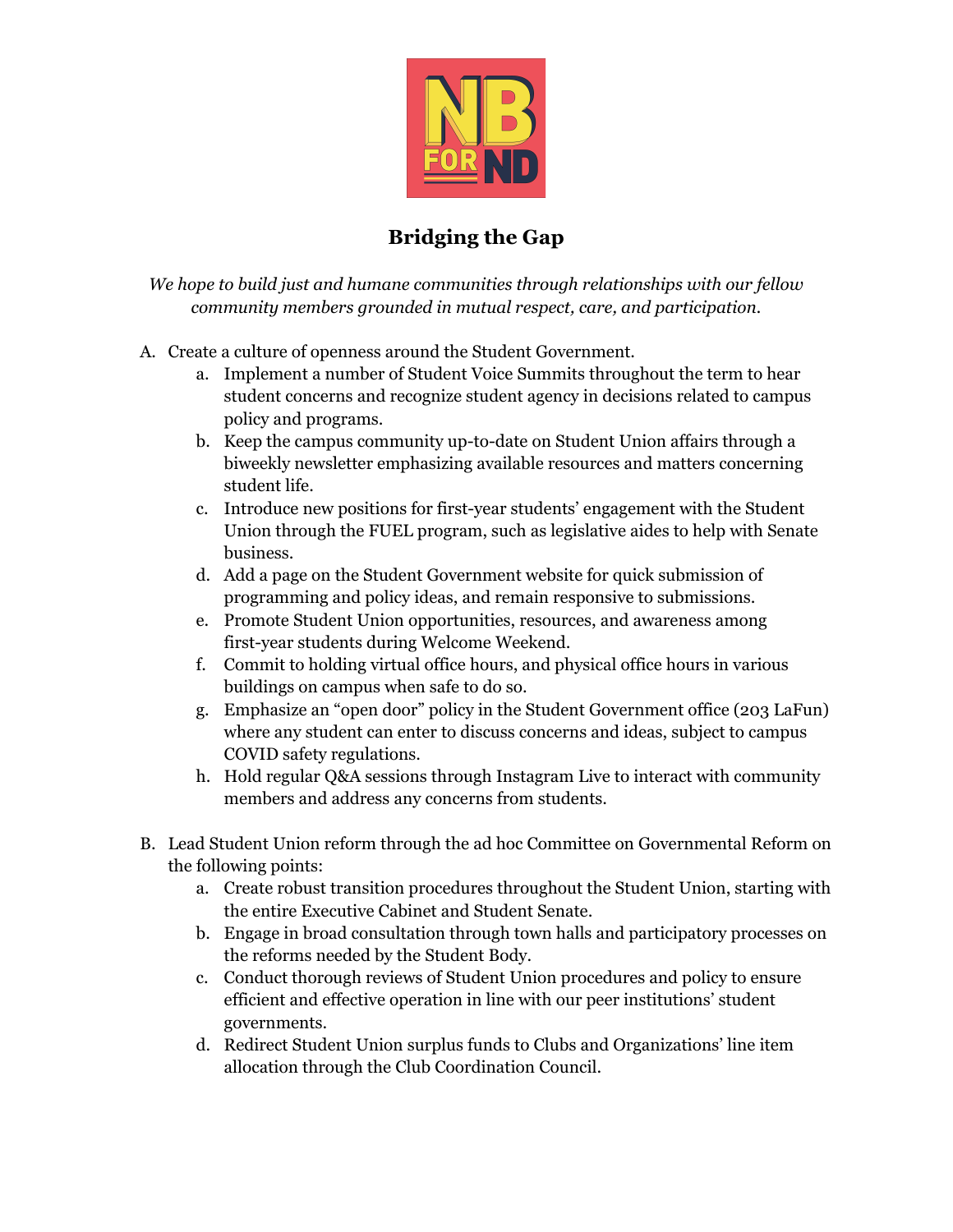

- e. Clarify Student Union Constitution and Bylaws for students' easy access and understanding.
- C. Right Relationship in Existing Structures
	- a. Ensure that all community members have access to administrators and dialogue by expanding the Campus Life Council to include graduate students.
	- b. Support broad multicultural collaboration through co-sponsoring events and initiatives alongside cultural student groups.
	- c. Forge a closer relationship with the Student-Athlete Advisory Council through active and reciprocal communication through the Student Government Department of Athletics.
	- d. Prioritize off-campus outreach through event planning and policy discussions through the Off Campus Student Advisory Council
	- e. Emphasize collaboration among Student Union leaders through regular communication and programming support in the Executive Committee of the Student Union.
	- f. Partner with Diversity Council leaders and student leaders in cultural clubs to ensure the efficient and effective operation of the Diversity Council and to meet student needs for structure, authority, and communication.
	- g. Open consistent communication with the Board of Trustees on issues pertinent to the campus community.
- D. Advocate for student art to be centered in more buildings, and streamline approval process for on-campus art installations.
- E. Student Speech and Activism
	- a. Generate educational materials on how to schedule demonstrations through the Office of Campus Safety and University Operations; and
	- b. Encourage further use of the Student Union petition and initiative processes by the undergraduate Student Body.
	- c. Get closure on the repeal of Fr. Hesburgh's "15 minute rule" due to its draconian and punitive effects for student organizers.
- F. Encourage outreach between University administrators and students, namely through:
	- a. Annual addresses by key University leaders;
	- b. Regular Q+A sessions on COVID-19 policy and response;
	- c. Increased student feedback in major construction projects on campus, especially in residence halls; and
	- d. Expanded administrator office hours.